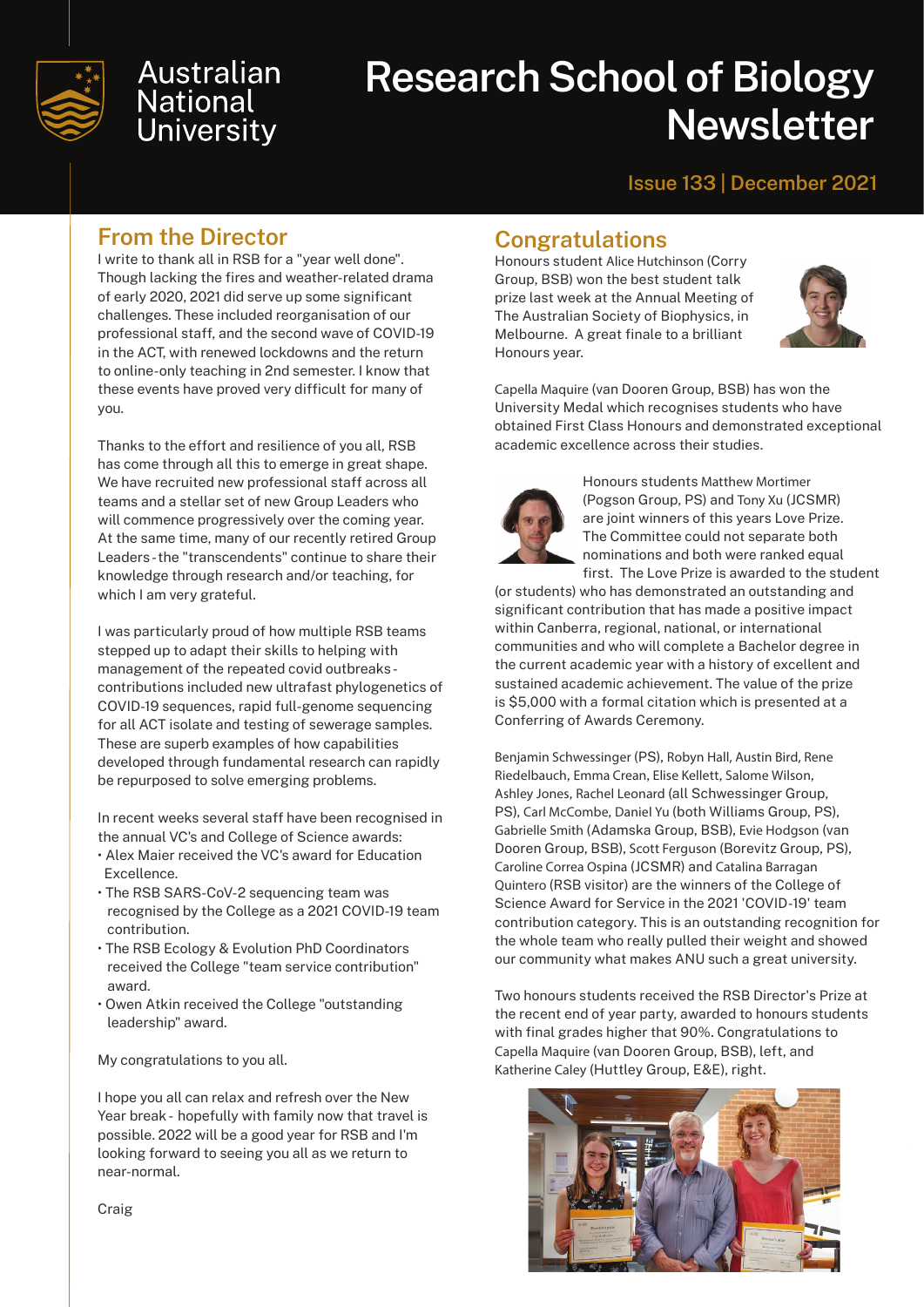Oliver Stuart (Mikheyev Group, E&E), Putter Tiatragul (Keogh Group, E&E), Ying Luo (Keogh Group, E&E), Audrey Prasetya (Moritz Group, E&E), Isabel Zeil-Rolfe (Linde Group, E&E) and Meng-Han Chung (Jennions Group, E&E) are the winners of the College of Science award for service in the Team Service Contribution category. During the 2020 and 2021 lockdowns (and the subsequent off-campus working set-up) they have been instrumental in maintaining a bi-weekly journal clubs, bi-weekly TE&E session for students to learn basic skills in presentation, IT, stats etc and monthly PhD Chitchats to discuss general PhD issues. All of these activities have been important in keeping the division together and allowing the PhD students to sustain their community.

# **PhDs submitted**

Judith Bourne (Gordon Group, E&E) *Comparative genotypic and phenotypic characteristics of human associated extraintestinal Escherichia coli isolated from cat and dog faeces*

# **PhDs awarded**

**Pamodha Buddima Somasiri** (Verma Group, BSB) *Caenorhabditis elegans as a potential animal model to study the pathogenesis of Shigella flexneri*

**Kelly Chapman** (Djordjevic Group, PS) *The roles of CEP-CEPR1 signalling in controlling root system architecture in Arabidopsis thaliana*

**Julie-Anne Gabelich (**Maier Group, BSB) Members of the Tryptophan-rich protein family are required for efficient sequestration of P.Berghei Schizonts

# **Farewell**

Tory Clarke (von Caemmerer Group, PS) has left to join the University of Tasmania as a Research Fellow.





Loeske Kruuk (E&E) has recently returned to the UK for a prestigious Royal Society Research Professorship at the University of Edinburgh. Loeske was one of our leading researchers, specialising in the quantitative genetics of wild populations. During her time

here she was, for example, awarded the John Maynard Smith Prize (a major honour for an evolutionary biologist) and an ARC Laureate Fellowship. Loeske was an active member of RSB and will be widely missed. She will, however, continue to maintain strong ties with RSB, with on-going field projects across Australia, including the long-term project on Superb fairy wrens in Canberra.

Patrick Meir (E&E/PS) has recently taken up a Royal Society Wolfson Fellowship at the University of Edinburgh. We are sad to see Patrick leave. Not only because he was among the most productive RSB researchers, but also because of his



enthusiasm for biology. His research included many topics, but central to it was the use of observations and experiments to understand the effects of

climate change on tropical forests. Most famously, he and his colleagues induced an experimental drought in Amazonian forests to monitor the longterm consequences of a drier climate for growth, photosynthesis and tree survival.

Both Patrick and Loeske have been appointed to Honorary Professorships at the ANU.

#### **New appointments**

Hesam Jahromi has been appointed the Senior Student Administration Officer (HDR) and Devyani Gupta has been appointed the Student Administration Officer, both in the Biology Teaching and Learning Centre (BTLC).

# **In the media**

Benjamin Schwessinger (PS) and his team featured in the [Canberra Times](https://www.canberratimes.com.au/story/7521948/superspreader-party-introduced-new-lineage-of-virus-to-the-act/) and two ABC radio interviews about their genomic sequencing of the ACTs COVID outbreak.

Benjamin's team mapped almost every single case of COVID-19 in the ACT.

Paul Cooper (E&E) gave interviews for [The Australian Associated Press](https://www.aap.com.au/news/la-nina-triggers-aussie-insect-explosion/) and Radio 2CC about how La Nina climate system has triggered an insect explosion in Australia.



#### **News**

Benjamin Schwessinger and his team are doing an amazing job with regard to their COVID-19 genome sequencing. In collaboration with ACT Health, tracking omicron in the ACT will also allow to infer how immune evasion of omicron applies to a highly vaccinated population. This is a key question for this variant and we in the ACT together with public health in NSW are ideally placed to answer this question. They caught the first omicron variant in the ACT early. This would have gone undetected for at least another 24-48 hours if they had not set up the service for ACT Health. Since than they have detected several more cases which had direct impact on public health decisions e.g. length of quarantine of omicron close contacts and re-assessment of exposure venues from casual to close contacts. Very likely more to follow. Detecting variants of concerns early has direct consequences for the University as it allows the community to react swiftly. Being right now top of these cases is very likely beneficial for border openings and the influx of international students. This is hugely beneficial for ANU.

#### **Papers**

Altin JG & Zhao YB. Using peptides to promote delivery and improve anti-tumour efficacy of liposomal drug. *Journal of Drug Targeting* 

Bromham L, Dinnage R, Skirgard H., Ritchie AM., Cardillo M, Hua X et al. Global predictors of language endangerment and the future of linguistic diversity. *Nature Ecology & Evolution.* [https://doi.org/10.1038/](https://doi.org/10.1038/s41559-021-01604-y ) [s41559-021-01604-y](https://doi.org/10.1038/s41559-021-01604-y )

**2**